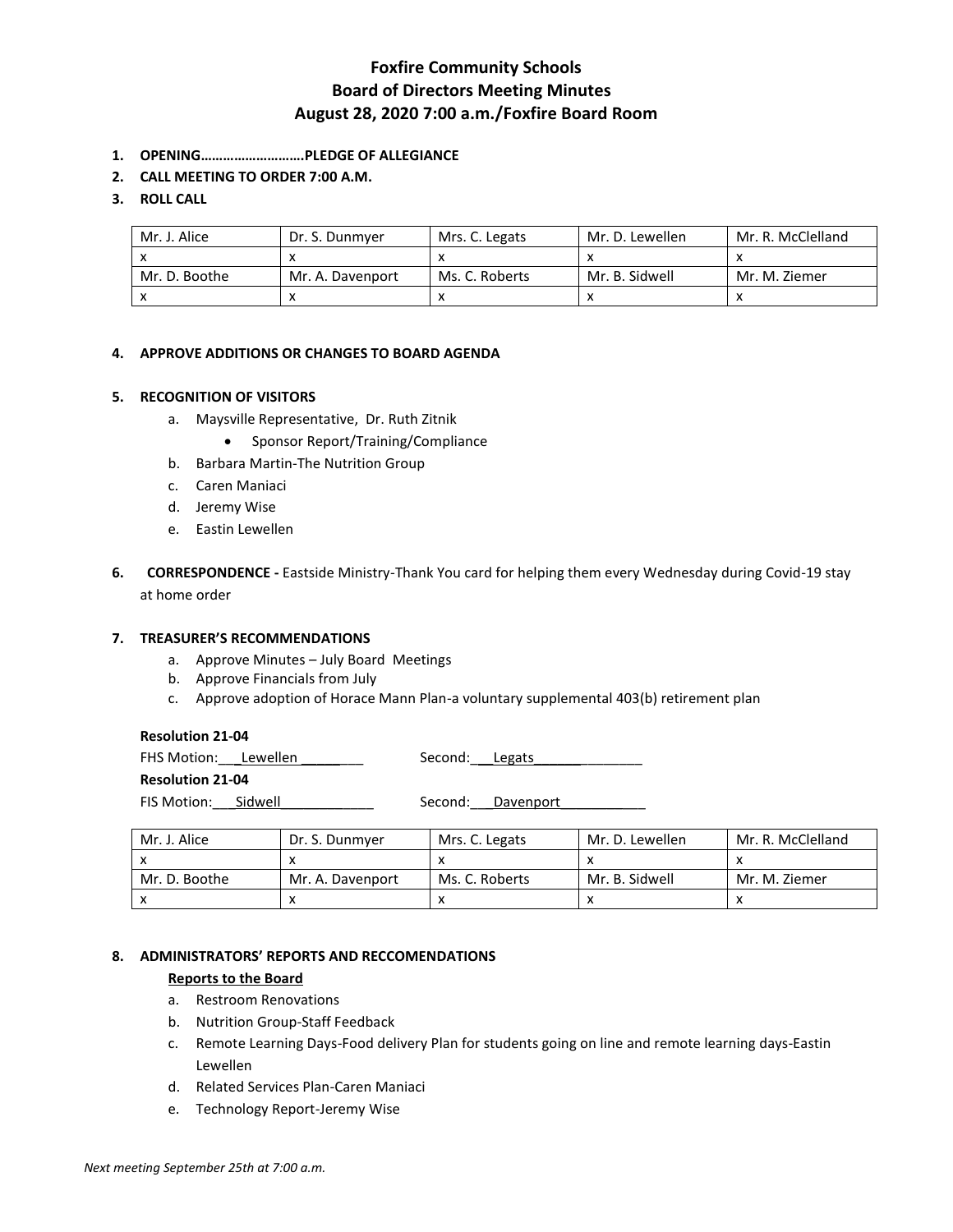# **Foxfire Community Schools Board of Directors Meeting Minutes August 28, 2020 7:00 a.m./Foxfire Board Room**

#### **Recommendations for Consideration**

- a. Approve Alyssa Sears-Adm Assistant
- b. Accept resignation of Ken Henry-FIS Intervention Specialist

#### **Resolution 21-05**

FHS Motion: Legats \_\_\_\_\_\_\_\_ Second: Alice

**Resolution 21-05**

FIS Motion:\_\_\_Sidwell\_\_\_\_\_\_\_ Second:\_\_Ziemer\_\_\_\_\_\_\_\_\_

| Mr. J. Alice  | Dr. S. Dunmver   | Mrs. C. Legats | Mr. D. Lewellen | Mr. R. McClelland |
|---------------|------------------|----------------|-----------------|-------------------|
|               |                  |                |                 |                   |
| Mr. D. Boothe | Mr. A. Davenport | Ms. C. Roberts | Mr. B. Sidwell  | Mr. M. Ziemer     |
|               |                  |                |                 |                   |

# **9. EXECUTIVE SESSION** (If needed)

WHEREAS boards of education and other governmental bodies are required by statute "to take official action and to conduct all deliberations upon official business only in open meetings, unless the subject matter is specifically excepted by law";

WHEREAS "the minutes need only reflect the general subject matter of discussion in executive sessions"; and WHEREAS the members of a public body may hold an executive session only at a regular or special meeting for the sole purpose of consideration of any of the matters set forth below.

NOW THEREFORE BE IT RESOLVED under the provision of ORC 121.22, the board hereby enters executive session for the reason(s) herein stated:

# $X$  Personnel matters

- \_X\_Appointment of employee(s) (reemployment)
- \_\_\_Promotion or compensation
- \_\_\_ Dismissal, discipline, or demotion of employee(s) or student(s)
- \_\_\_ Investigation of charges or complaints of employee(s) or student(s)
- \_\_\_\_\_ Purchase or sale of property
- **\_\_\_\_\_\_** Conference with an attorney
- Preparing for, conducting, or reviewing negotiations or bargaining
- \_\_\_\_\_ Matters required by federal law or state statutes to be confidential
- Specialized details of security arrangements

Time Entered: 7:34 a.m.

Time Exited: 8:11 a.m.

# **Resolution 21-06**

| FHS Motion: Alice       |         | Second: Lewellen  |  |
|-------------------------|---------|-------------------|--|
| <b>Resolution 21-06</b> |         |                   |  |
| FIS Motion:             | Sidwell | Second: Davenport |  |